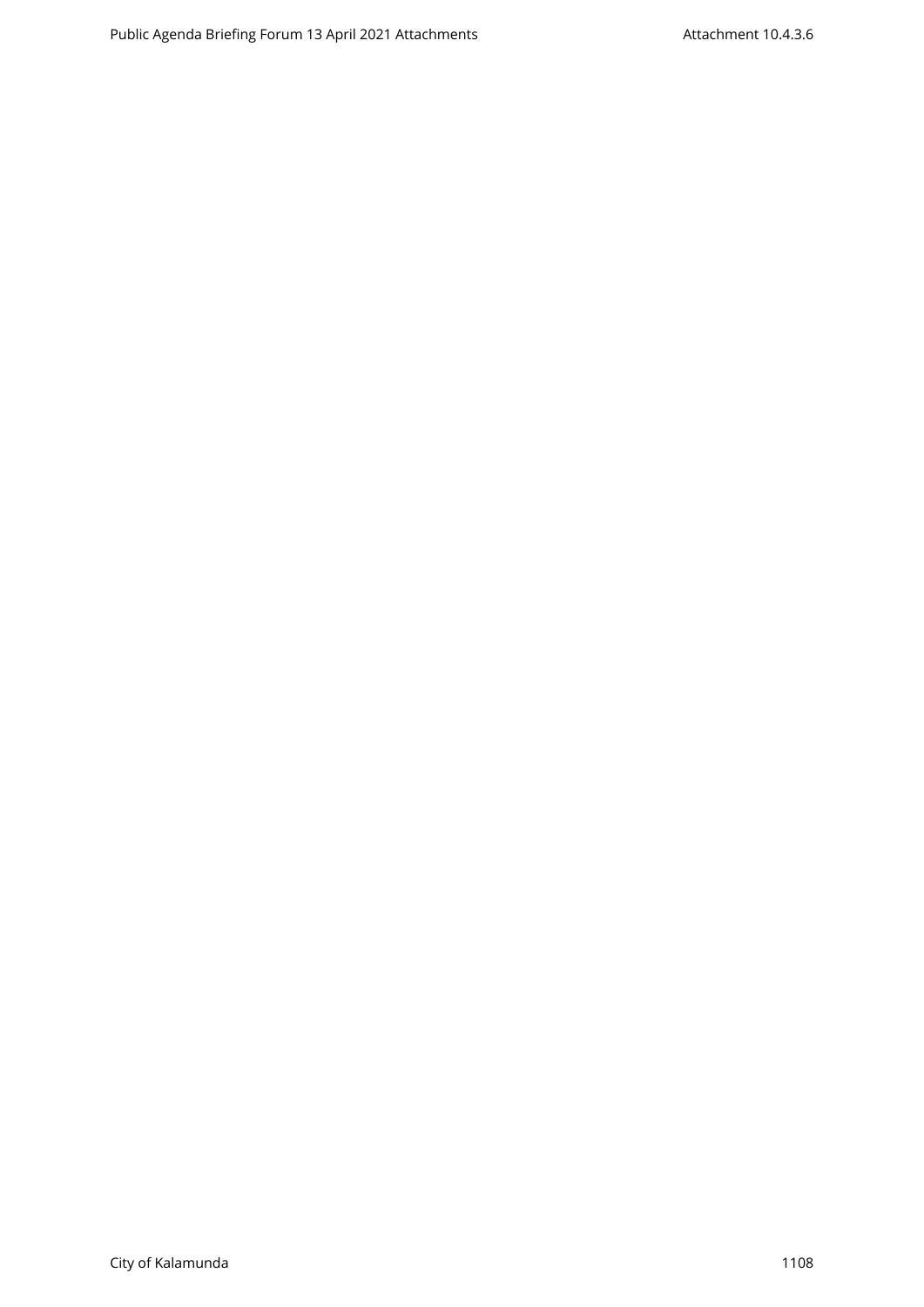# **Schedule 2 — Model standards for CEO recruitment, performance and termination**

[r. 18FA]

*[Heading inserted: SL 2021/14 r. 7.]*

### **Division 1 — Preliminary provisions**

*[Heading inserted: SL 2021/14 r. 7.]*

### **1. Citation**

These are the [*insert name of local government*] *Standards for CEO Recruitment, Performance and Termination*.

*[Clause 1 inserted: SL 2021/14 r. 7.]*

# **2. Terms used**

(1) In these standards —

*Act* means the *Local Government Act 1995*;

*additional performance criteria* means performance criteria agreed by the local government and the CEO under clause 16(1)(b);

*applicant* means a person who submits an application to the local government for the position of CEO;

*contract of employment* means the written contract, as referred to in section 5.39 of the Act, that governs the employment of the CEO;

*contractual performance criteria* means the performance criteria specified in the CEO's contract of employment as referred to in section 5.39(3)(b) of the Act;

*job description form* means the job description form for the position of CEO approved by the local government under clause 5(2);

*local government* means the [*insert name of local government*];

*selection criteria* means the selection criteria for the position of CEO determined by the local government under clause 5(1) and set out in the job description form;

*selection panel* means the selection panel established by the local government under clause 8 for the employment of a person in the position of CEO.

(2) Other terms used in these standards that are also used in the Act have the same meaning as they have in the Act, unless the contrary intention appears.

*[Clause 2 inserted: SL 2021/14 r. 7.]*

#### **Division 2 — Standards for recruitment of CEOs**

*[Heading inserted: SL 2021/14 r. 7.]*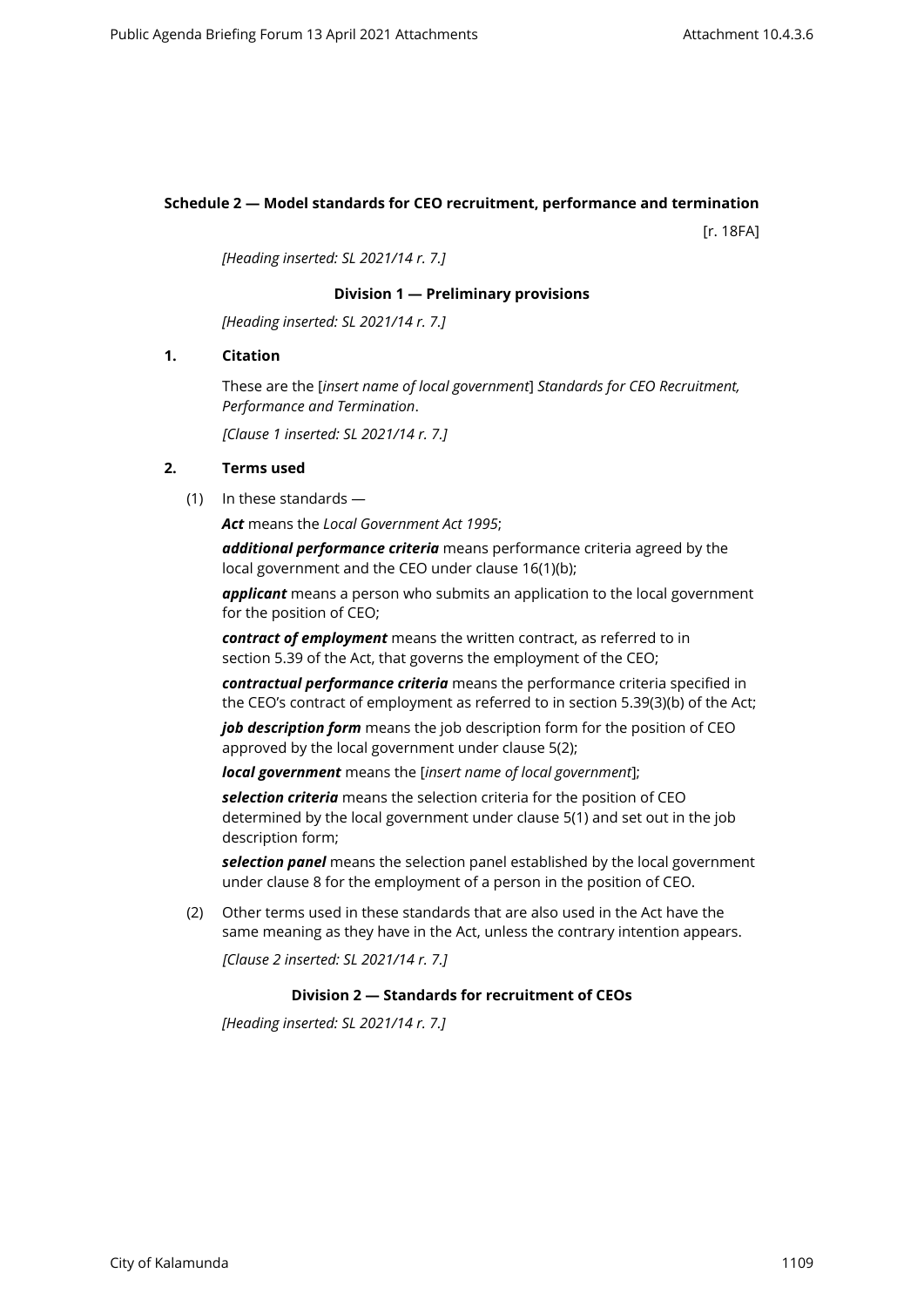## **3. Overview of Division**

This Division sets out standards to be observed by the local government in relation to the recruitment of CEOs.

*[Clause 3 inserted: SL 2021/14 r. 7.]*

### **4. Application of Division**

- (1) Except as provided in subclause (2), this Division applies to any recruitment and selection process carried out by the local government for the employment of a person in the position of CEO.
- (2) This Division does not apply
	- (a) if it is proposed that the position of CEO be filled by a person in a class prescribed for the purposes of section 5.36(5A) of the Act; or
	- (b) in relation to a renewal of the CEO's contract of employment, except in the circumstances referred to in clause 13(2).

*[Clause 4 inserted: SL 2021/14 r. 7.]*

### **5. Determination of selection criteria and approval of job description form**

- (1) The local government must determine the selection criteria for the position of CEO, based on the local government's consideration of the knowledge, experience, qualifications and skills necessary to effectively perform the duties and responsibilities of the position of CEO of the local government.
- (2) The local government must, by resolution of an absolute majority of the council, approve a job description form for the position of CEO which sets  $out -$ 
	- (a) the duties and responsibilities of the position; and
	- (b) the selection criteria for the position determined in accordance with subclause (1).

*[Clause 5 inserted: SL 2021/14 r. 7.]*

## **6. Advertising requirements**

- (1) If the position of CEO is vacant, the local government must ensure it complies with section 5.36(4) of the Act and the *Local Government (Administration) Regulations 1996* regulation 18A.
- (2) If clause 13 applies, the local government must advertise the position of CEO in the manner referred to in the *Local Government (Administration) Regulations 1996* regulation 18A as if the position was vacant.

*[Clause 6 inserted: SL 2021/14 r. 7.]*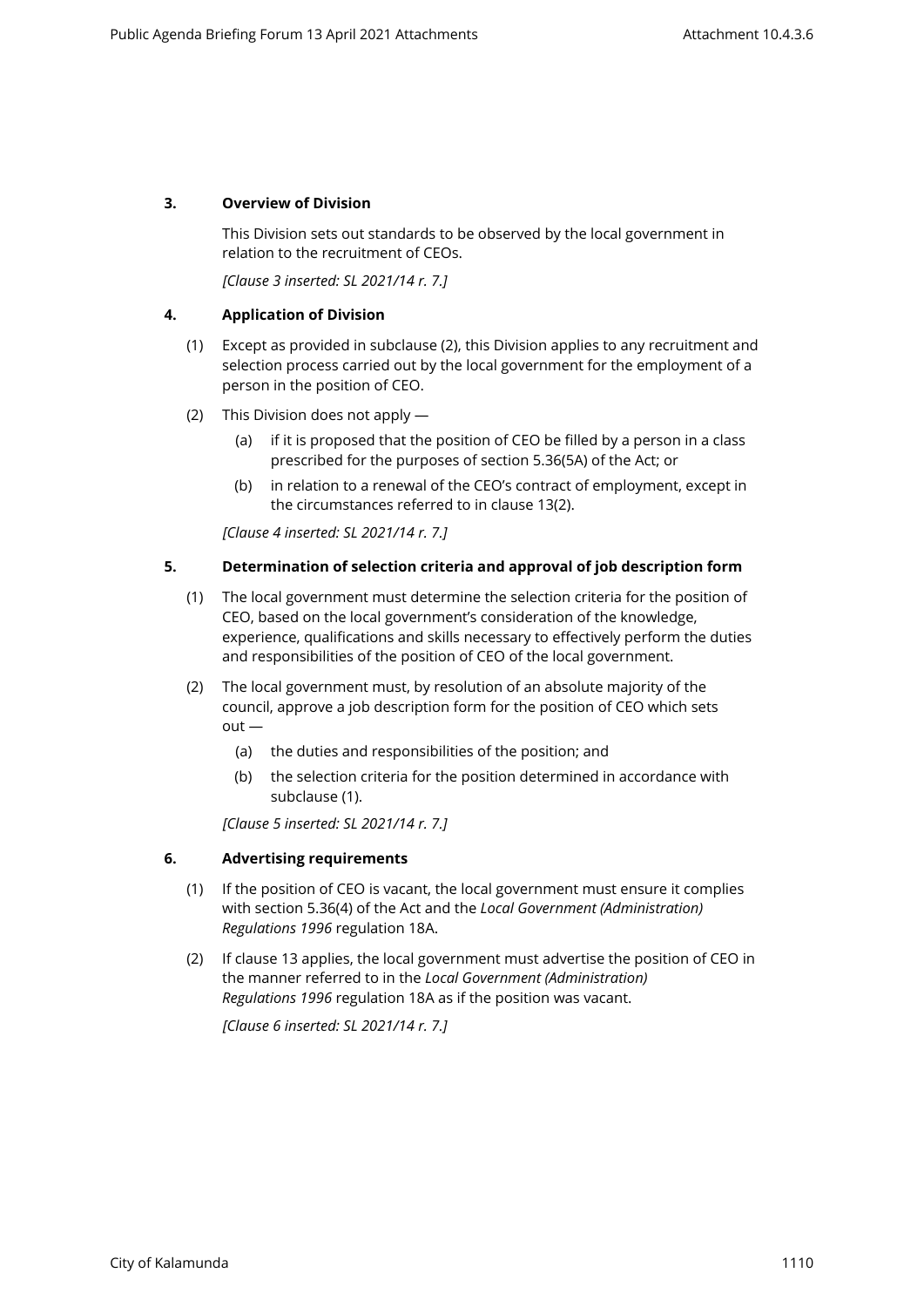# **7. Job description form to be made available by local government**

If a person requests the local government to provide to the person a copy of the job description form, the local government must —

- (a) inform the person of the website address referred to in the *Local Government (Administration) Regulations 1996* regulation 18A(2)(da); or
- (b) if the person advises the local government that the person is unable to access that website address —
	- (i) email a copy of the job description form to an email address provided by the person; or
	- (ii) mail a copy of the job description form to a postal address provided by the person.

*[Clause 7 inserted: SL 2021/14 r. 7.]*

### **8. Establishment of selection panel for employment of CEO**

(1) In this clause —

*independent person* means a person other than any of the following —

- (a) a council member;
- (b) an employee of the local government;
- (c) a human resources consultant engaged by the local government.
- (2) The local government must establish a selection panel to conduct the recruitment and selection process for the employment of a person in the position of CEO.
- (3) The selection panel must comprise
	- (a) council members (the number of which must be determined by the local government); and
	- (b) at least 1 independent person.

*[Clause 8 inserted: SL 2021/14 r. 7.]*

#### **9. Recommendation by selection panel**

- (1) Each applicant's knowledge, experience, qualifications and skills must be assessed against the selection criteria by or on behalf of the selection panel.
- (2) Following the assessment referred to in subclause (1), the selection panel must provide to the local government —
	- (a) a summary of the selection panel's assessment of each applicant; and
	- (b) unless subclause (3) applies, the selection panel's recommendation as to which applicant or applicants are suitable to be employed in the position of CEO.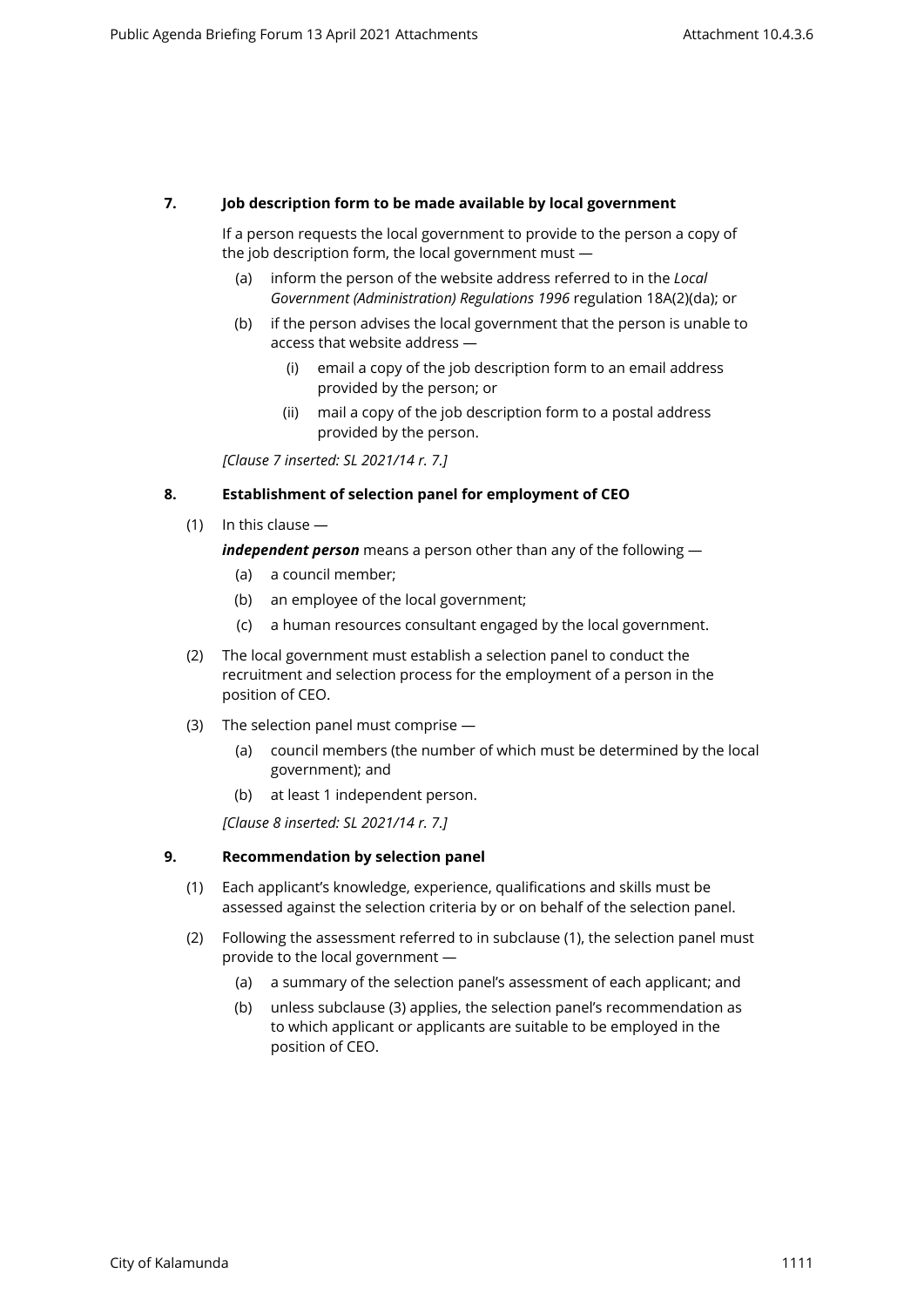- (3) If the selection panel considers that none of the applicants are suitable to be employed in the position of CEO, the selection panel must recommend to the local government —
	- (a) that a new recruitment and selection process for the position be carried out in accordance with these standards; and
	- (b) the changes (if any) that the selection panel considers should be made to the duties and responsibilities of the position or the selection criteria.
- (4) The selection panel must act under subclauses (1), (2) and (3)  $-$ 
	- (a) in an impartial and transparent manner; and
	- (b) in accordance with the principles set out in section 5.40 of the Act.
- (5) The selection panel must not recommend an applicant to the local government under subclause (2)(b) unless the selection panel has —
	- (a) assessed the applicant as having demonstrated that the applicant's knowledge, experience, qualifications and skills meet the selection criteria; and
	- (b) verified any academic, or other tertiary level, qualifications the applicant claims to hold; and
	- (c) whether by contacting referees provided by the applicant or making any other inquiries the selection panel considers appropriate, verified the applicant's character, work history, skills, performance and any other claims made by the applicant.
- (6) The local government must have regard to, but is not bound to accept, a recommendation made by the selection panel under this clause.

*[Clause 9 inserted: SL 2021/14 r. 7.]*

## **10. Application of cl. 5 where new process carried out**

- (1) This clause applies if the local government accepts a recommendation by the selection panel under clause 9(3)(a) that a new recruitment and selection process for the position of CEO be carried out in accordance with these standards.
- (2) Unless the local government considers that changes should be made to the duties and responsibilities of the position or the selection criteria —
	- (a) clause 5 does not apply to the new recruitment and selection process; and
	- (b) the job description form previously approved by the local government under clause 5(2) is the job description form for the purposes of the new recruitment and selection process.

*[Clause 10 inserted: SL 2021/14 r. 7.]*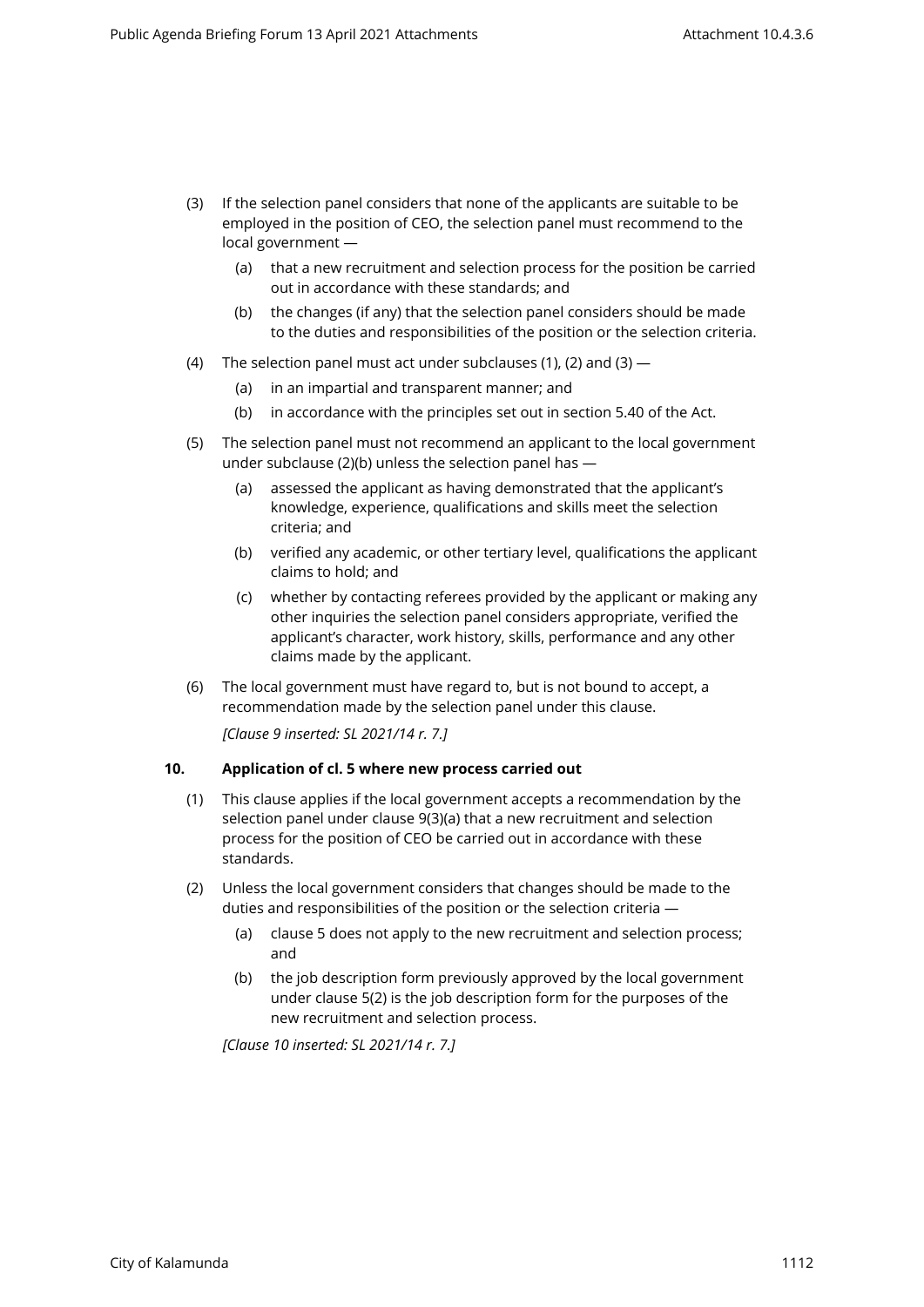## **11. Offer of employment in position of CEO**

Before making an applicant an offer of employment in the position of CEO, the local government must, by resolution of an absolute majority of the council, approve —

- (a) the making of the offer of employment to the applicant; and
- (b) the proposed terms of the contract of employment to be entered into by the local government and the applicant.

*[Clause 11 inserted: SL 2021/14 r. 7.]*

## **12. Variations to proposed terms of contract of employment**

- (1) This clause applies if an applicant who is made an offer of employment in the position of CEO under clause 11 negotiates with the local government a contract of employment (the *negotiated contract*) containing terms different to the proposed terms approved by the local government under clause 11(b).
- (2) Before entering into the negotiated contract with the applicant, the local government must, by resolution of an absolute majority of the council, approve the terms of the negotiated contract.

*[Clause 12 inserted: SL 2021/14 r. 7.]*

### **13. Recruitment to be undertaken on expiry of certain CEO contracts**

(1) In this clause —

*commencement day* means the day on which the *Local Government (Administration) Amendment Regulations 2021* regulation 6 comes into operation.

- (2) This clause applies if
	- (a) upon the expiry of the contract of employment of the person (the *incumbent CEO*) who holds the position of CEO —
		- (i) the incumbent CEO will have held the position for a period of 10 or more consecutive years, whether that period commenced before, on or after commencement day; and
		- (ii) a period of 10 or more consecutive years has elapsed since a recruitment and selection process for the position was carried out, whether that process was carried out before, on or after commencement day;

and

- (b) the incumbent CEO has notified the local government that they wish to have their contract of employment renewed upon its expiry.
- (3) Before the expiry of the incumbent CEO's contract of employment, the local government must carry out a recruitment and selection process in accordance with these standards to select a person to be employed in the position of CEO after the expiry of the incumbent CEO's contract of employment.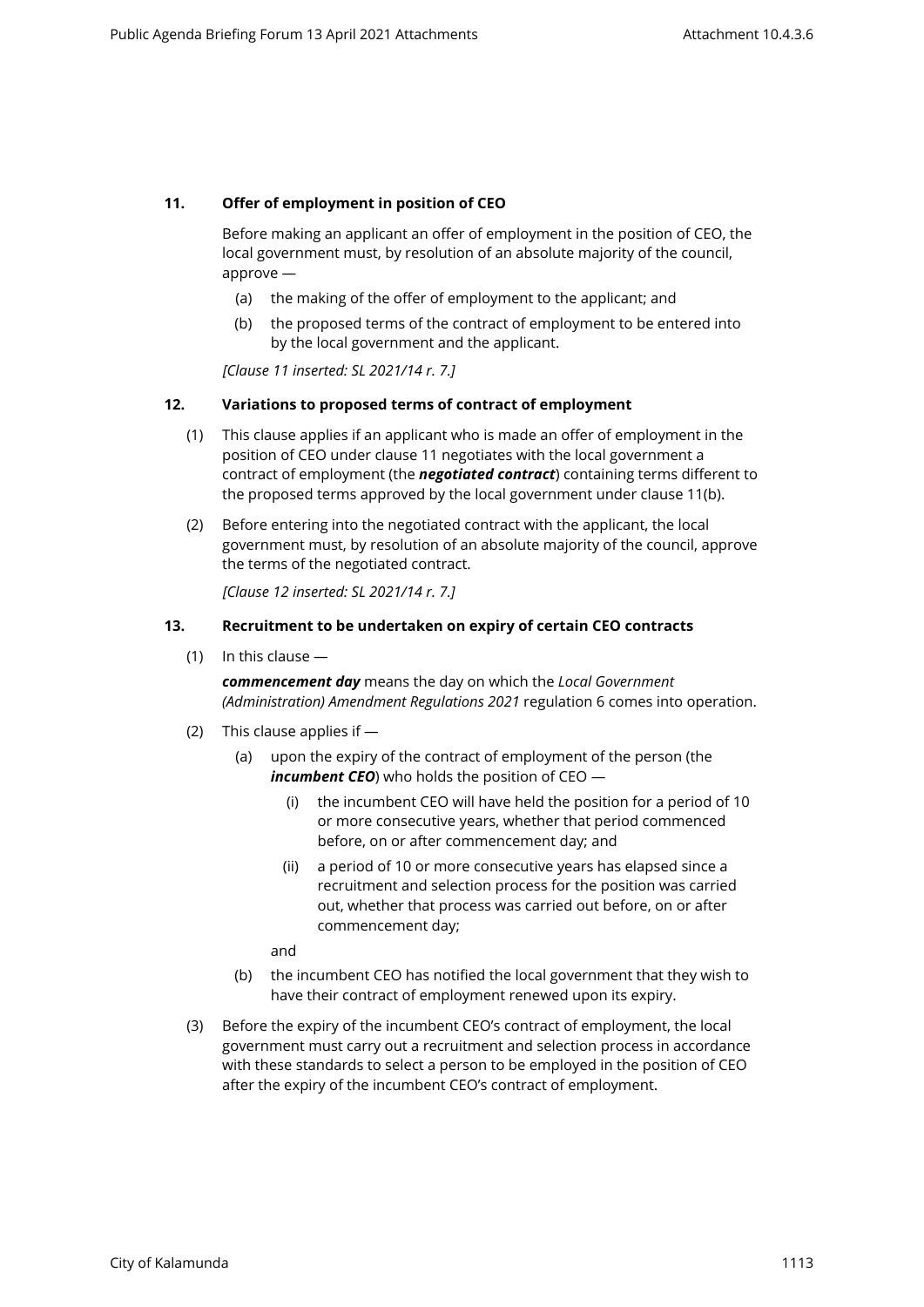(4) This clause does not prevent the incumbent CEO's contract of employment from being renewed upon its expiry if the incumbent CEO is selected in the recruitment and selection process referred to in subclause (3) to be employed in the position of CEO.

*[Clause 13 inserted: SL 2021/14 r. 7.]*

### **14. Confidentiality of information**

The local government must ensure that information provided to, or obtained by, the local government in the course of a recruitment and selection process for the position of CEO is not disclosed, or made use of, except for the purpose of, or in connection with, that recruitment and selection process.

*[Clause 14 inserted: SL 2021/14 r. 7.]*

### **Division 3 — Standards for review of performance of CEOs**

*[Heading inserted: SL 2021/14 r. 7.]*

### **15. Overview of Division**

This Division sets out standards to be observed by the local government in relation to the review of the performance of CEOs.

*[Clause 15 inserted: SL 2021/14 r. 7.]*

### **16. Performance review process to be agreed between local government and CEO**

- (1) The local government and the CEO must agree on
	- (a) the process by which the CEO's performance will be reviewed; and
	- (b) any performance criteria to be met by the CEO that are in addition to the contractual performance criteria.
- (2) Without limiting subclause (1), the process agreed under subclause (1)(a) must be consistent with clauses 17, 18 and 19.
- (3) The matters referred to in subclause (1) must be set out in a written document. *[Clause 16 inserted: SL 2021/14 r. 7.]*

#### **17. Carrying out a performance review**

- (1) A review of the performance of the CEO by the local government must be carried out in an impartial and transparent manner.
- (2) The local government must
	- (a) collect evidence regarding the CEO's performance in respect of the contractual performance criteria and any additional performance criteria in a thorough and comprehensive manner; and
	- (b) review the CEO's performance against the contractual performance criteria and any additional performance criteria, based on that evidence.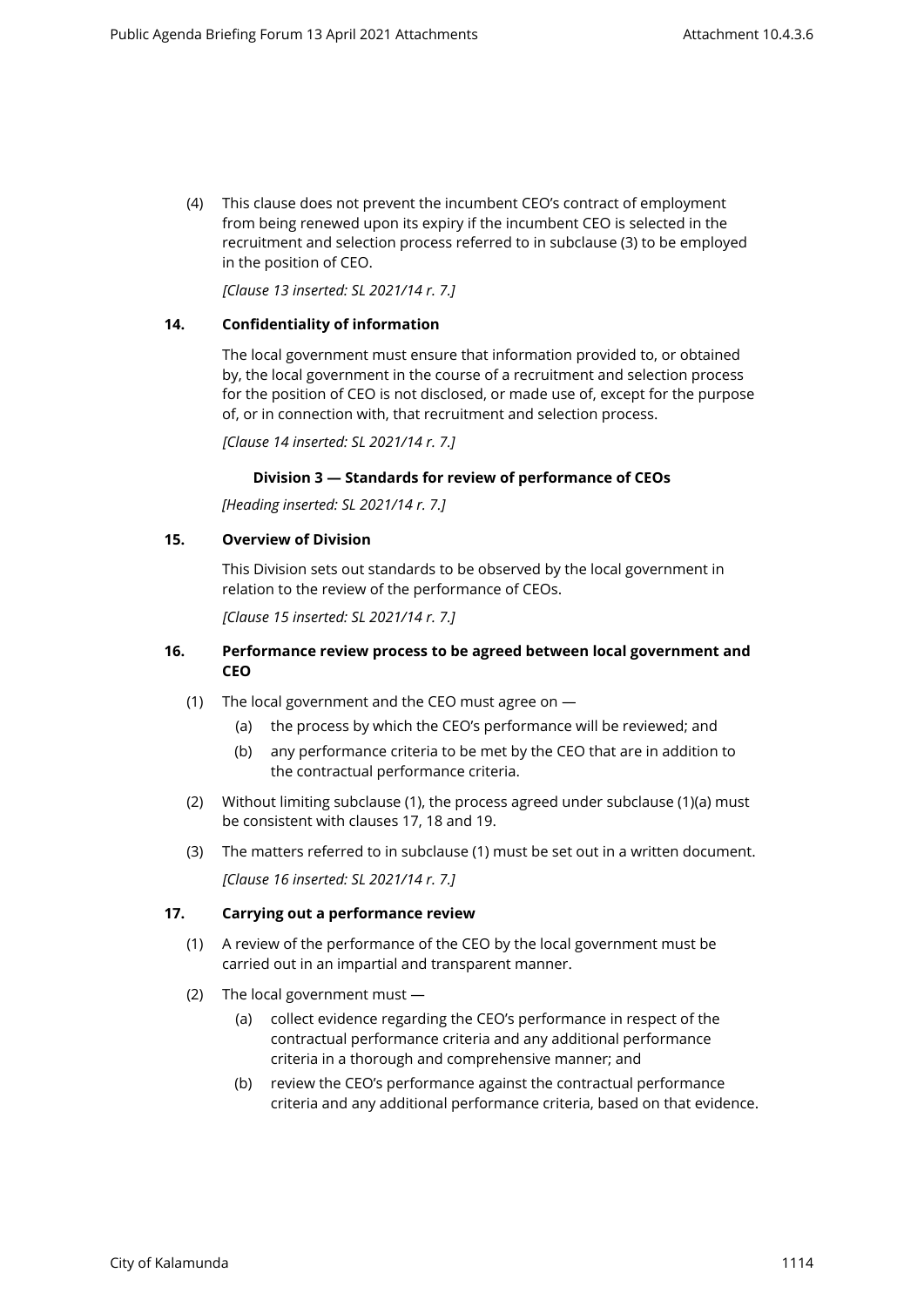*[Clause 17 inserted: SL 2021/14 r. 7.]*

### **18. Endorsement of performance review by local government**

Following a review of the performance of the CEO, the local government must, by resolution of an absolute majority of the council, endorse the review.

*[Clause 18 inserted: SL 2021/14 r. 7.]*

## **19. CEO to be notified of results of performance review**

After the local government has endorsed a review of the performance of the CEO under clause 18, the local government must inform the CEO in writing  $of -$ 

- (a) the results of the review; and
- (b) if the review identifies any issues about the performance of the CEO  $$ how the local government proposes to address and manage those issues.

*[Clause 19 inserted: SL 2021/14 r. 7.]*

### **Division 4 — Standards for termination of employment of CEOs**

*[Heading inserted: SL 2021/14 r. 7.]*

### **20. Overview of Division**

This Division sets out standards to be observed by the local government in relation to the termination of the employment of CEOs.

*[Clause 20 inserted: SL 2021/14 r. 7.]*

#### **21. General principles applying to any termination**

- (1) The local government must make decisions relating to the termination of the employment of a CEO in an impartial and transparent manner.
- (2) The local government must accord a CEO procedural fairness in relation to the process for the termination of the CEO's employment, including —
	- (a) informing the CEO of the CEO's rights, entitlements and responsibilities in relation to the termination process; and
	- (b) notifying the CEO of any allegations against the CEO; and
	- (c) giving the CEO a reasonable opportunity to respond to the allegations; and
	- (d) genuinely considering any response given by the CEO in response to the allegations.

*[Clause 21 inserted: SL 2021/14 r. 7.]*